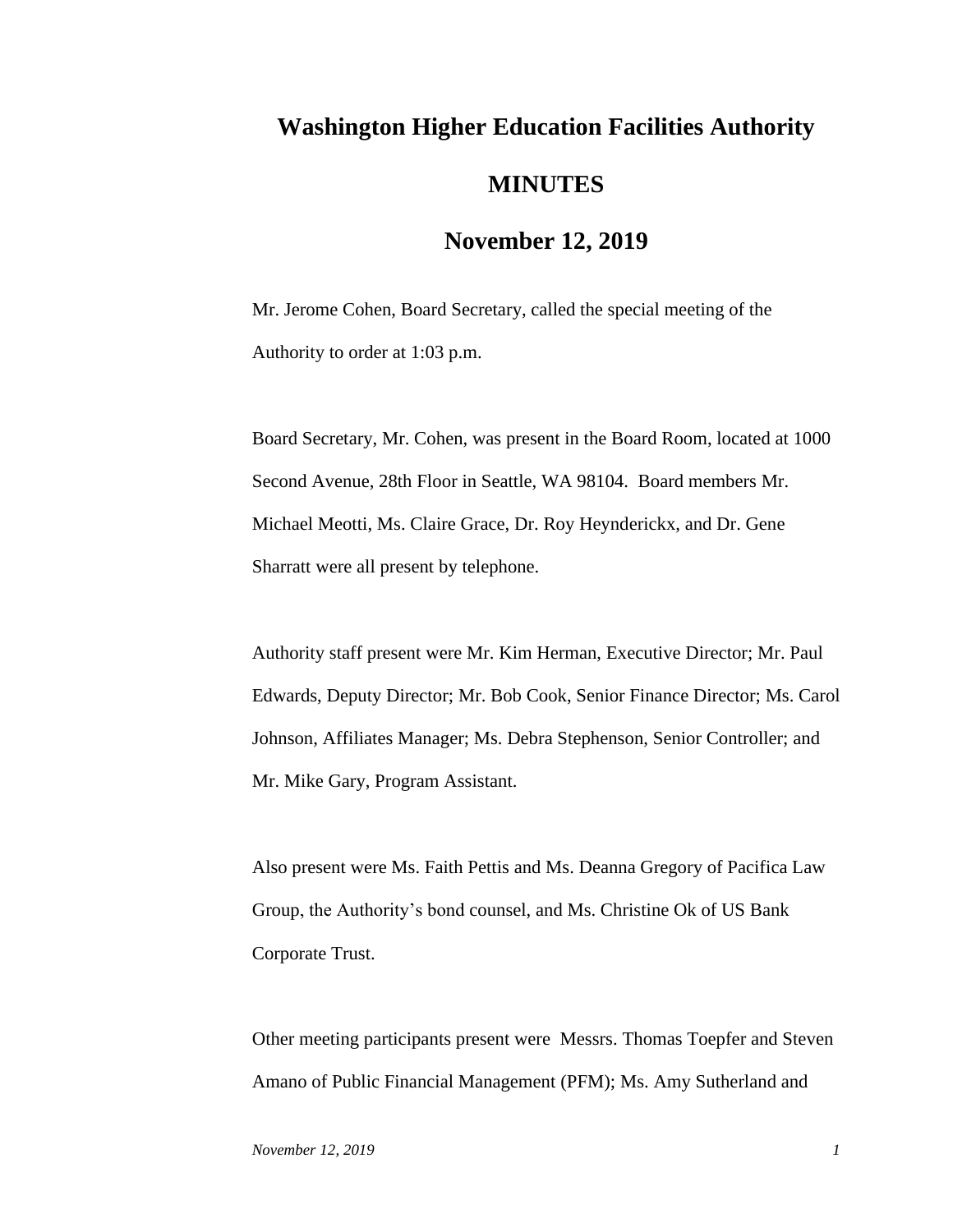Ms. Kellie McKenna, of Moss Adams, and Mr. Dan Gottlieb, of Hillis Clark Martin & Peterson, the Authority's backup bond counsel. Other meeting participants participating by phone were Ms. Mary Chikwinya, Director of Higher Education, Office of the Lieutenant Governor; Ms. Luz Merkel, Associate Vice President of Finance and Administration, Whitworth University; Mr. Michael Nelson II, Assistant Attorney General, Washington Attorney General's Office; and Ms. Elizabeth Bergman, Director, Baker Tilly Municipal Advisors.

Mr. Cohen asked for a motion to approve the minutes of the meeting held on September 17, 2019. Ms. Grace made the motion, and it was seconded by Dr. Sharratt. **Approval of the Minutes**

The minutes were approved unanimously, 5-0.

| <b>Action Item:</b> | Mr. Cohen introduced Ms. Johnson, the Authority's Manager, to present staff     |
|---------------------|---------------------------------------------------------------------------------|
| <b>Approval of</b>  | recommendations for approval of Resolution No. 19-03.                           |
| <b>Resolution</b>   |                                                                                 |
| #19-03              |                                                                                 |
| for Whitworth       | Ms. Johnson stated that the transaction before the board for consideration is a |
| <b>University</b>   | proposed issuance by the Authority of tax-exempt revenue bonds for              |
|                     | Whitworth University in an amount not to exceed \$22,000,000.                   |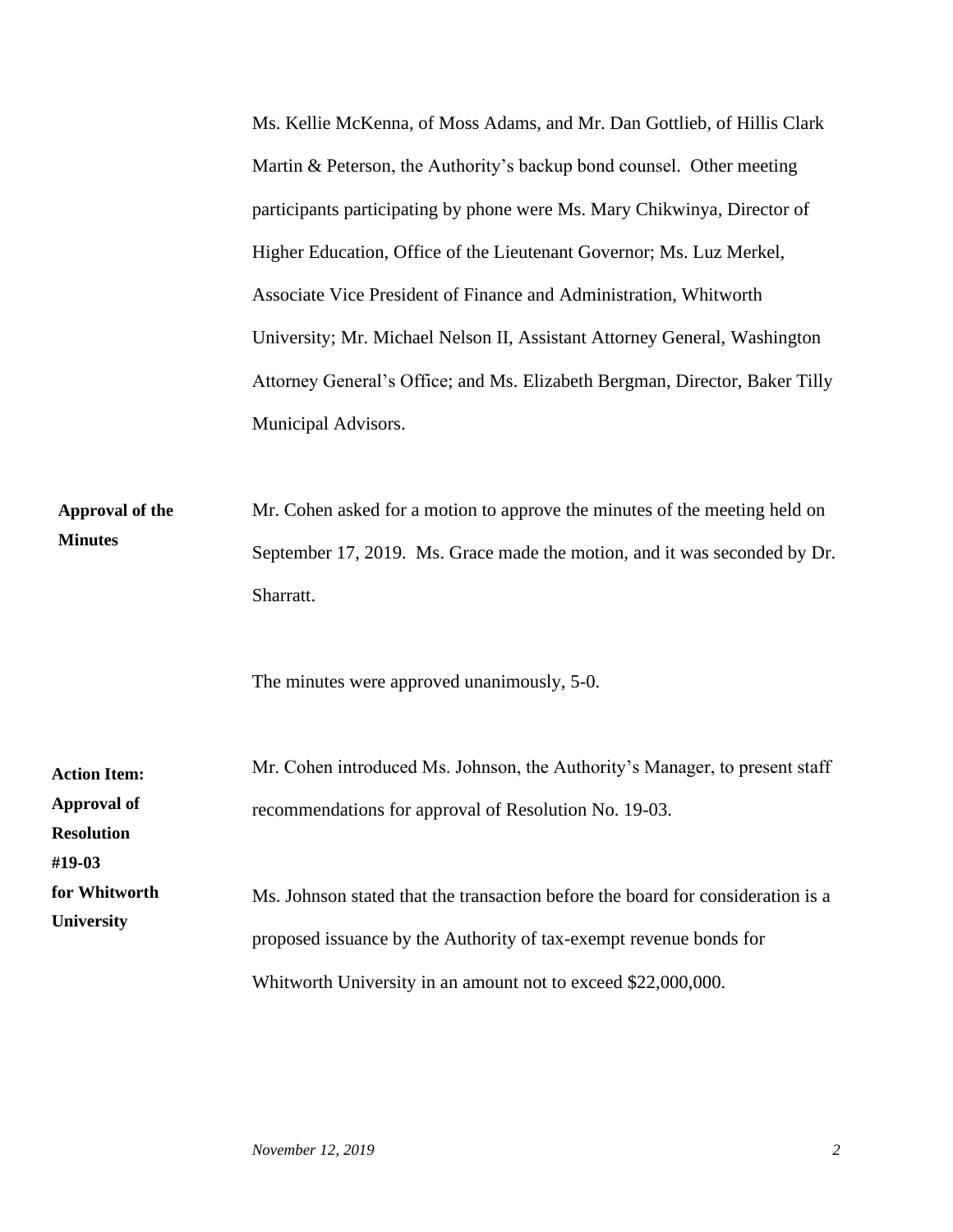Ms. Johnson gave a brief summary of the transaction, referring to Tab 2. She stated that the transaction will finance the design, construction, installation and furnishing of a new Health Science Building on the University's campus that will house new graduate programs for Occupational Therapy and Physical Therapy. She added that bond proceeds may also be used to finance miscellaneous capital improvements to University facilities; and other costs, fees, reserves, capitalized interest and permitted issuance expenses associated with the transaction.

Ms. Johnson stated that a successful public hearing for this transaction was held on November 1, 2019. Mr. Larry Probus, Vice President, Finance and Administration and Ms. Luz Merkel, Associate Vice President, Finance and Administration from Whitworth; along with Authority board member Dr. Sharratt participated by phone. Attending the public hearing in-person was Mr. Devon Crouch, Assistant Director of Government Relations and Communications, from Independent Colleges of Washington (ICW). Ms. Johnson stated that no written testimony was received.

Ms. Johnson stated that the bonds are scheduled to close on December 20, 2019 and are rated "Baa1" with a stable outlook by Moody's. The net present value savings was calculated by PFM to be around \$1,043,406. She then invited Ms. Merkel from Whitworth University and Mr. Toepfer from PFM to comment on the transaction and to answer any questions.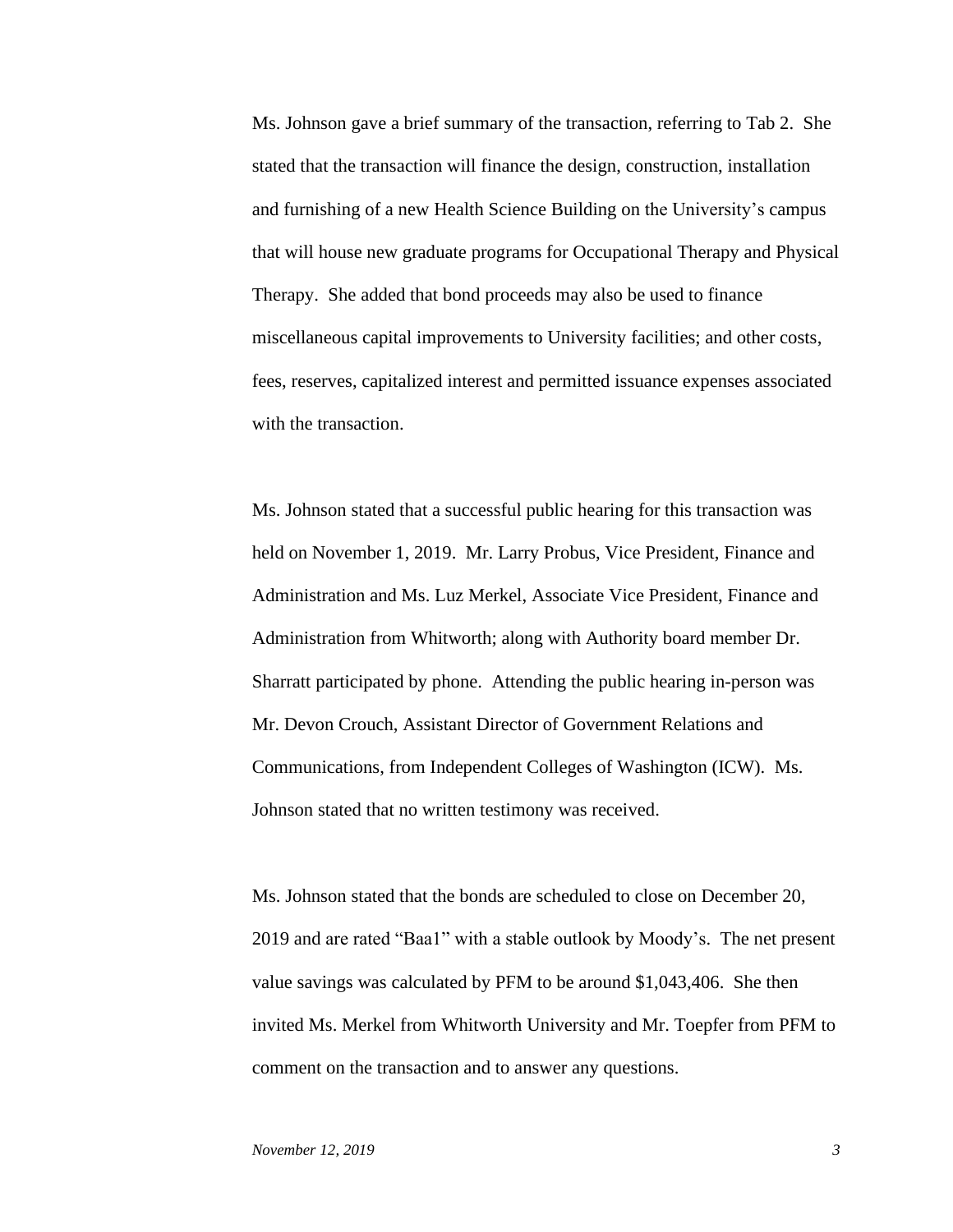Ms. Merkel commented that Whitworth University has just over 3,000 students and that the new Health Science Building, with the two new programs in Occupational and Physical Therapy will be a perfect addition to their campus and to the medical community in Spokane and Eastern Washington. She thanked the Authority on behalf of Whitworth University for their consideration and support of the University's application for financing.

Mr. Toepfer, the University's financial advisor, commented further that the bonds will be 30-year bonds with 20 of those years being-interest only. Principal and interest will be amortized for the remaining 10 years with the first six months utilizing capitalized interest. He added that the security structure would be similar to their previous bond issuances and that the bonds would be investment grade based on the University's sound operating performance and solid financial reserves, along with continued good enrollment.

Mr. Cohen asked Mr. Toepfer what the interest rate(s) would be for this transaction, and if that is determined at the time of bond closing or sooner. Mr. Toepfer replied that bonds will be priced in the next week and the interest rates would be known at that time. The tax-exempt, fixed rate range is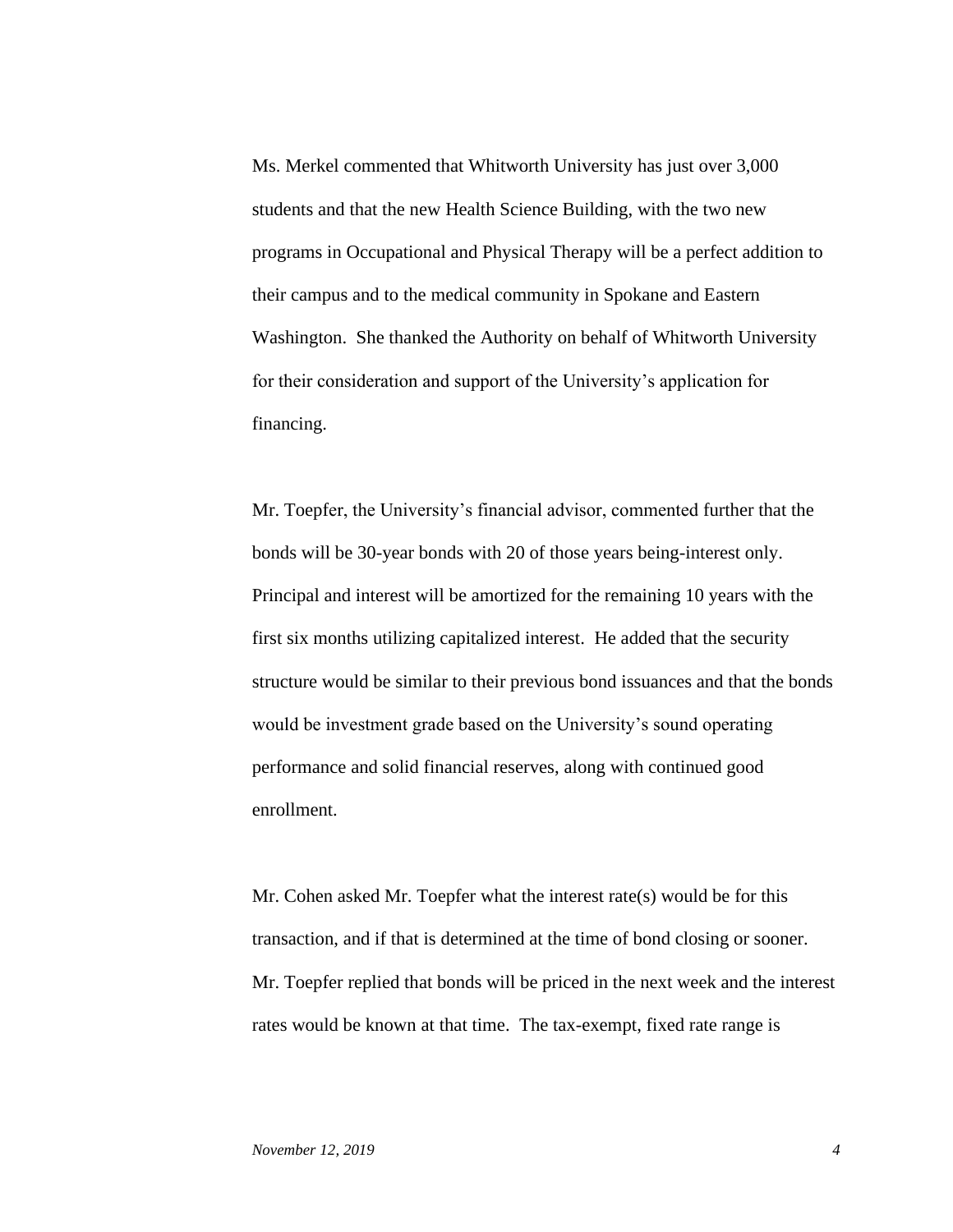expected to be around 3.8 to 4.0%. Ms. Johnson added that at the time of bond closing the financial advisor would issue a final cost savings letter.

Mr. Cohen asked if there were any further board member questions or comments. Hearing none, he then asked for a motion to approve Resolution No. 19-03.

Dr. Heynderickx moved to approve the resolution, and it was seconded by Ms. Grace. The resolution was approved unanimously, 5-0.

Mr. Cohen then introduced Mr. Cook, the Authority's Senior Finance Director, to review and consider acceptance of the Final Audit Report. Mr. Cook then introduced Ms. Amy Sutherland and Ms. Kellie McKenna from the accounting firm of Moss Adams LLP to present a summary of the Audit Report to the Authority board. **Action Item: Acceptance of Final Audit Report**

> Ms. Sutherland thanked the Authority on behalf of Moss Adams LLP for their continued engagement for their audit services. She then highlighted the steps of the audit process and required communications from entrance to exit, and that the financial statements would be presented fairly, responsibly, and in accordance with U.S. GAAP.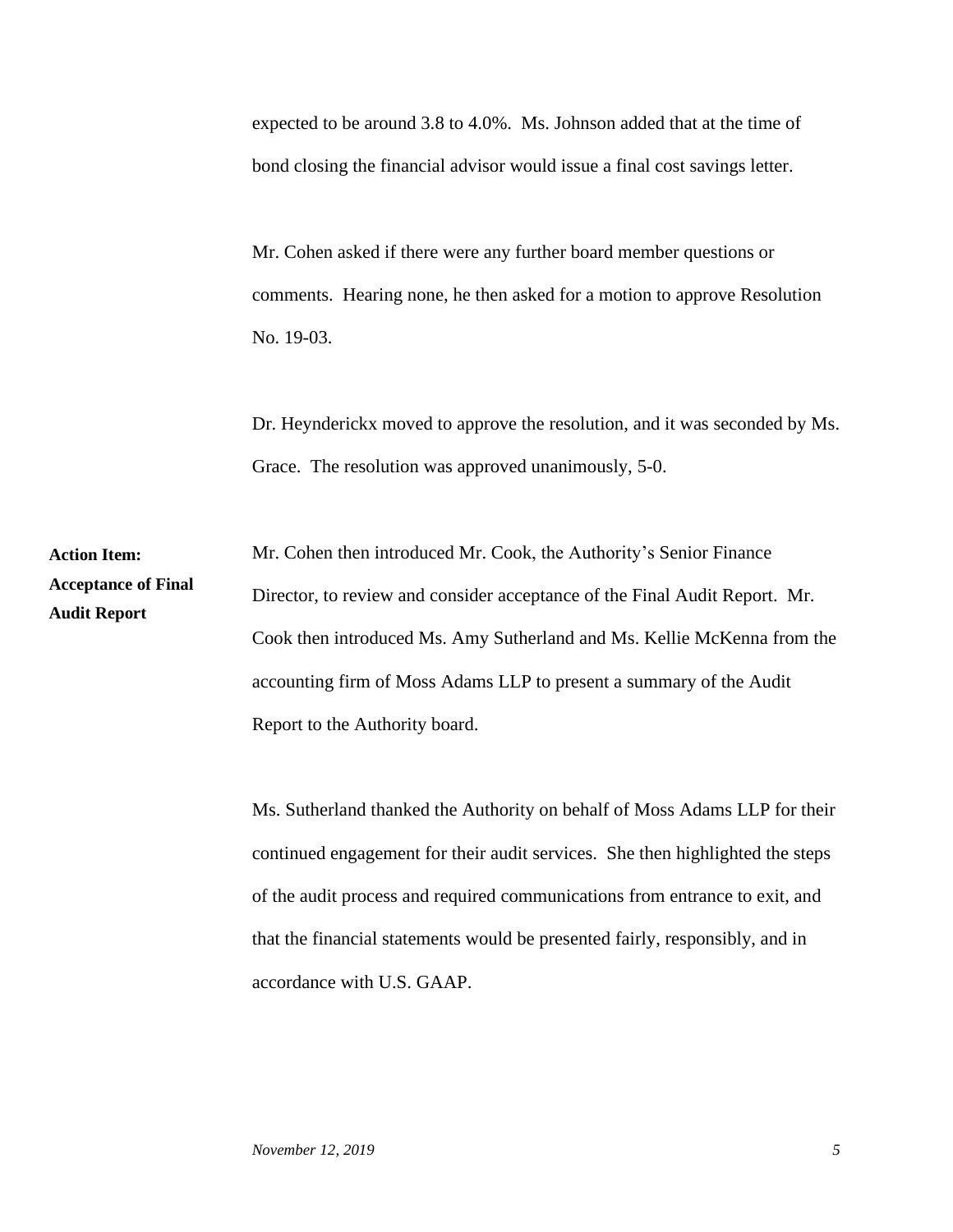Ms. McKenna then stated the planned scope and timing of the audit was provided to the Authority's board of directors at the audit entrance meeting and was included in the engagement letter for year ending June 30, 2019. She added that the Authority's management has had no significant changes to accounting policies for the past accounting year and has applied policies that were consistent and appropriate from the previous year. She mentioned further that the Authority did adopt updated disclosure requirements regarding GASB Statement No. 88 – *Certain Disclosures Related to Debt, including Direct Borrowings and Direct Placements*.

Ms. McKenna noted that the Authority did not have any significant estimates in the financial statements that were material to financial statement users and that the disclosures were clear and consistent. She noted further that there were no corrected or uncorrected audit adjustments, no significant difficulties in conducting the audit, nor any fraud or noncompliance that they discovered. She further stated that no disagreements with management were encountered during the audit. She noted that there were no unusual representations from management and that there were no significant accounting or auditing matters for which management consulted with other accountants or accounting firms. She concluded that the Authority is subject to potential legal proceedings and claims that arise in the ordinary course of business as disclosed under Note 8 in the audit report.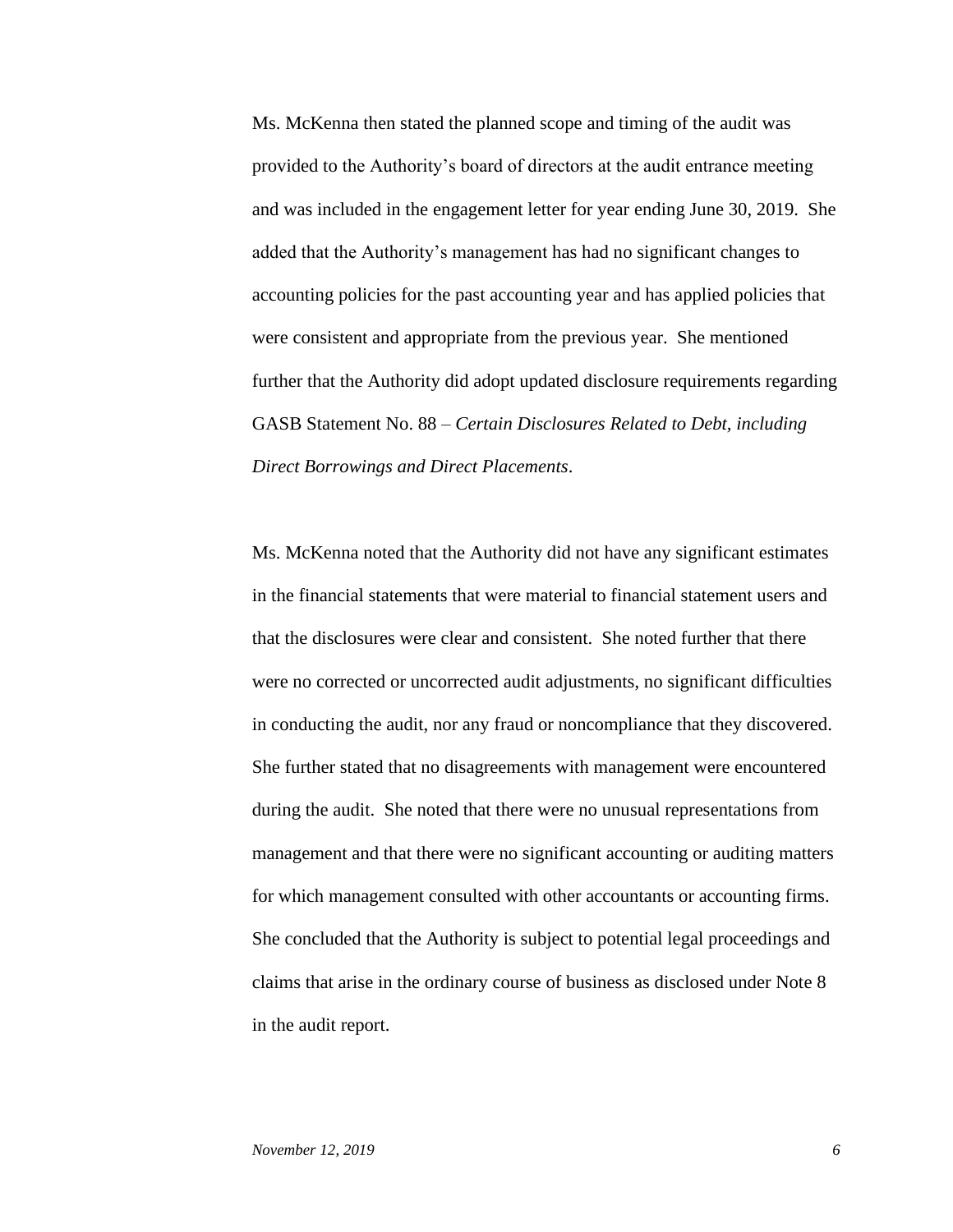Ms. Sutherland then drew attention to a new GASB Statement – GASB Statement No. 91 - *Conduit Debt Obligations*. She summarized that it updates the existing definition of a conduit debt obligation and provides a single method of reporting conduit debt obligations in that: 1) Conduit debt obligations should not be recorded as a liability by the issuer; 2) Issuers should recognize liability associated with a voluntary commitment to support debt service, if applicable; and 3) Issuers should disclose general information about their conduit debt obligations such as type or outstanding principal amount. She concluded that the effective date is for fiscal years starting after December 15, 2020, but Authority management will implement this early for the fiscal year ending June 30, 2020.

Mr. Cook then commended Ms. Stephenson for the entire audit process going smoothly and with no issues. Mr. Cohen then asked if there were any further board member questions or comments. Hearing none, he then asked for a motion to accept the Final Audit Report.

Dr. Sharratt made the motion, and it was seconded by Ms. Grace. The motion was approved unanimously, 5-0.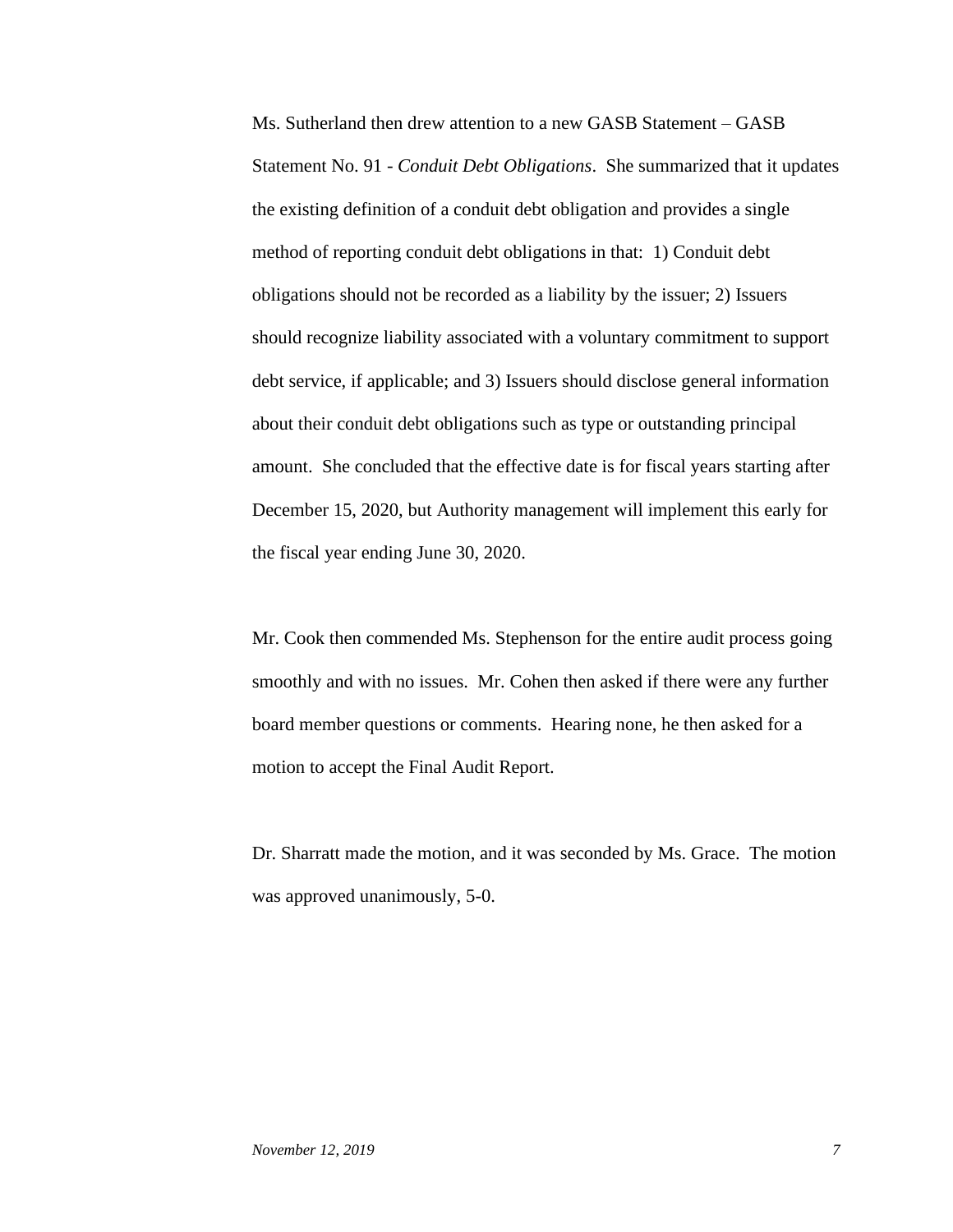**Action Item: Acceptance of the Financial Statement**

Mr. Cohen then re-introduced Mr. Cook to present the financial statement for consideration.

Mr. Cook stated that the unaudited financial statements for the period ending September 30, 2019, show assets of just over \$1.36 million, approximately \$375 thousand of liabilities, leaving just around \$1 million in net assets. He noted that fee revenue over the first three months of the fiscal year was approximately \$113,000, primarily from collection of the reinstated, ongoing annual fee on bonds outstanding. These fees had been waived the prior six years. Expenses for the 3 months to date are approximately \$105,000, with an increase in the net position of about \$8,000, leaving total assets at around \$990,000.

Ms. Grace asked if the significant increase in the budget for staff salaries and benefits for the quarter were down due to reduced staff allotment. Mr. Cook replied that was correct.

Mr. Cohen thanked Mr. Cook for the financial report. After hearing no questions or comments from board members, he asked for a motion to accept the financial statement.

Ms. Grace made the motion, and it was seconded by Dr. Heynderickx. The motion was approved unanimously, 5-0.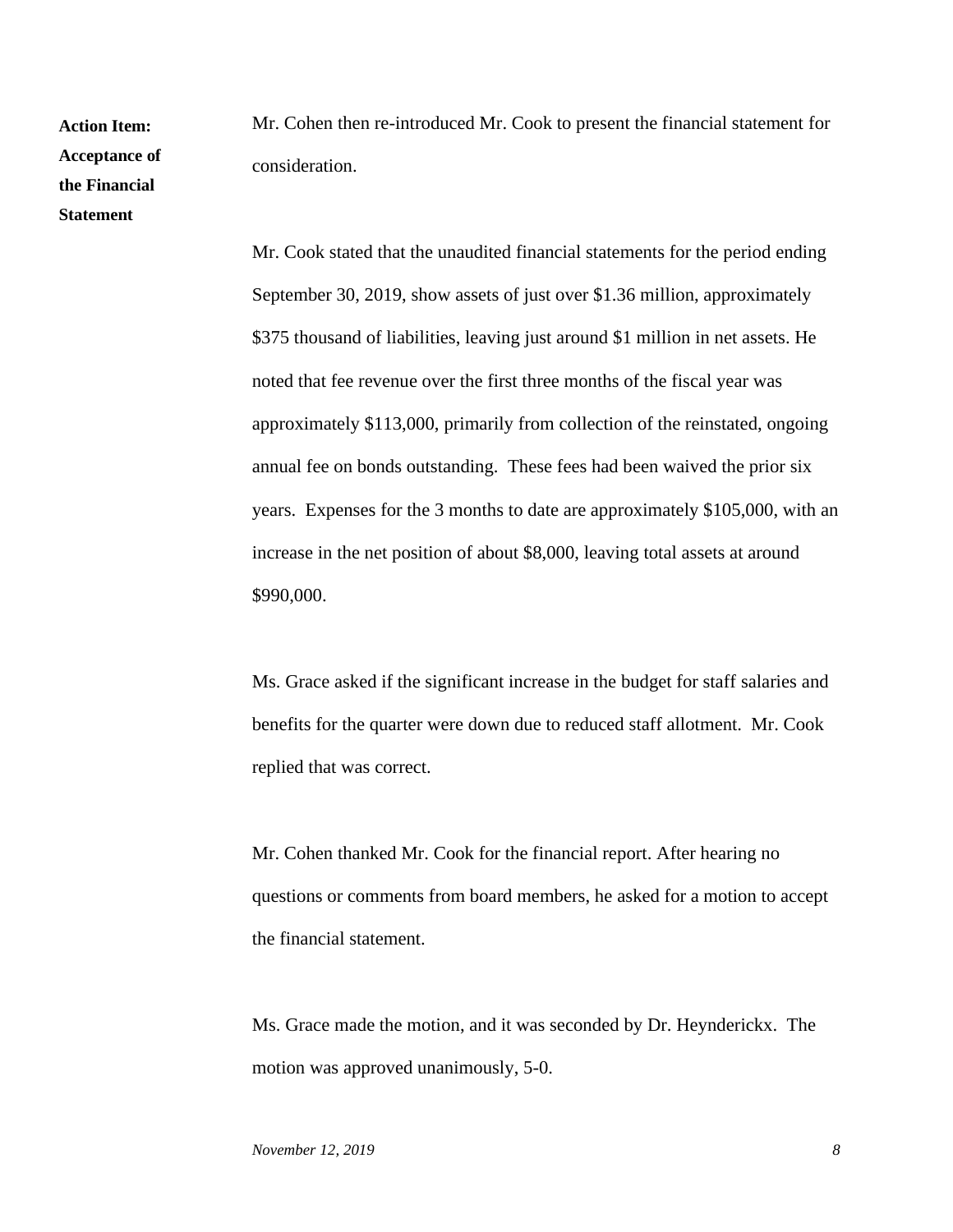Mr. Cohen then asked Mr. Cook to present the invoice for services. Mr. Cook stated that under Tab 6 in the board packet, the invoice of \$73,277.28 from the Washington State Housing Finance Commission (WSHFC) for July 1, 2019 through September 30, 2019 has been reviewed and approved for payment by the Treasurer, Ms. Grace. **Invoice for Services**

Mr. Herman introduced Ms. Bergman of Baker Tilly to present the market update. **Market Update**

> Ms. Bergman referred to the two slides provided in the board packet under Tab 7. She started her market report illustrating municipal market conditions. She commented that overall the market has been favorable for issuers. She especially noted the increase of issuers of bonds for private colleges have now been utilizing "century bonds," or bonds that mature up to 100 years from original issuance to take advantage of historical low interest rates.

Ms. Bergman then commented further about the 2019 Key Economic Indicators, especially for the period from October 28 to November 15, 2019.

Mr. Cohen thanked Ms. Bergman for her report.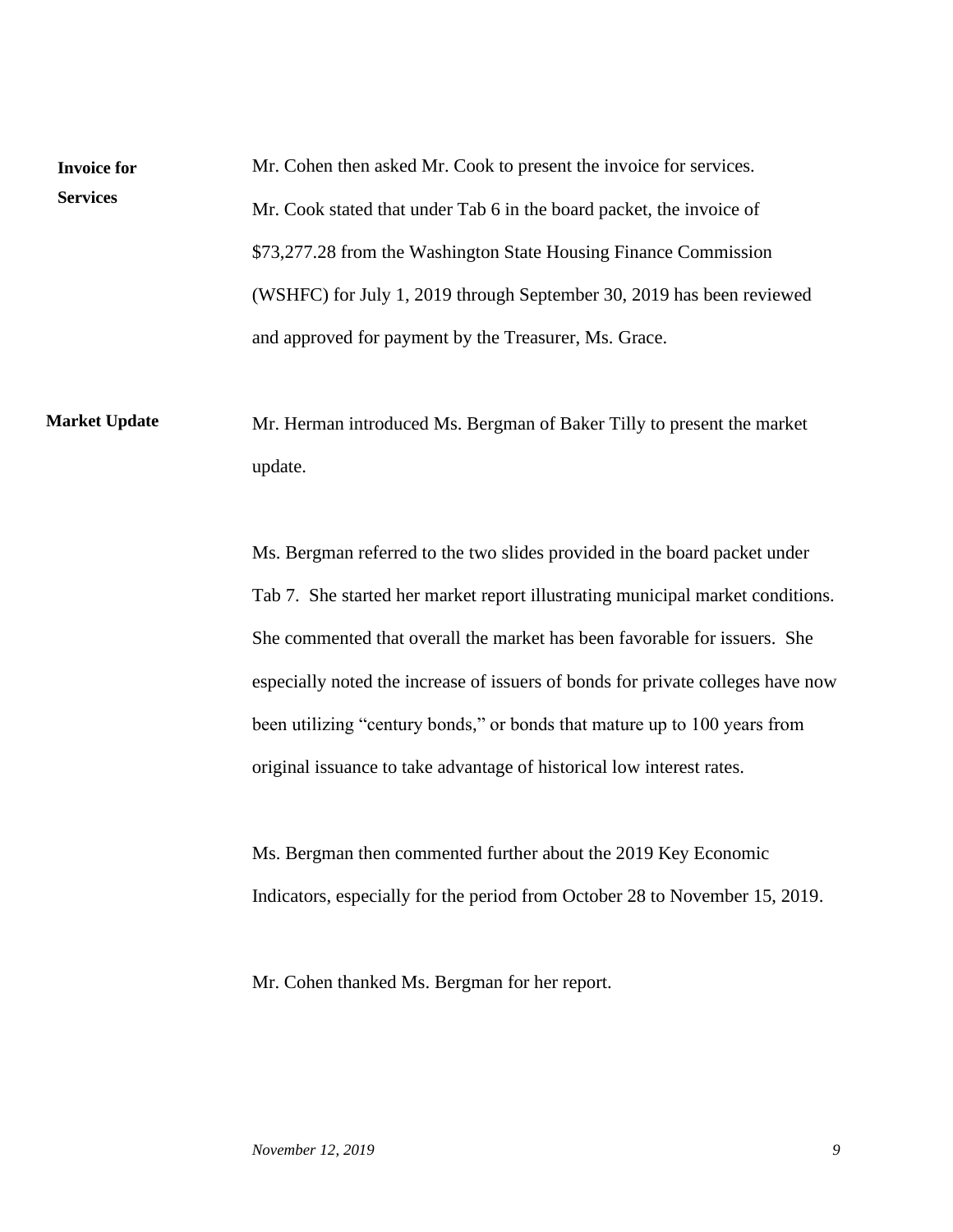Mr. Cohen asked Mr. Edwards to present the bond issue status report. Mr. Edwards noted that the bond issuance for Whitworth is expected to close around December 20, 2019 . He added that a new application for financing is expected in the coming days from Seattle Pacific University for a total of \$92,000,000 maximum - \$20-30 million in new money for land and miscellaneous projects, and \$62,000,000 to refund their existing private placement debt.

Mr. Cohen asked Mr. Edwards if new refundings are allowable under the current tax regulations. Mr. Edwards replied that only advanced refundings were prohibited by the new tax regulations.

Mr. Edwards then stated that current potential bond transactions in the pipeline with applications to be received are as follows: Seattle University for \$50,000,000 in new money for their Center for Science Innovation to close sometime in Summer, 2020; Walla Walla University for \$31,000,000 in new money for new men's and women's residence halls to close sometime in Summer, 2020; Heritage University for a \$7,000,000 bond refunding to close sometime in 2020; and Pacific Northwest University of Health Sciences (PNWU) for \$20,000,000 in new money for their 80,000 square foot Regional Center for Interprofessional Education to close sometime in 2021 or 2022. He concluded that there would be potentially up to \$180 million in issuances this

**Bond Issue** 

**Status Report**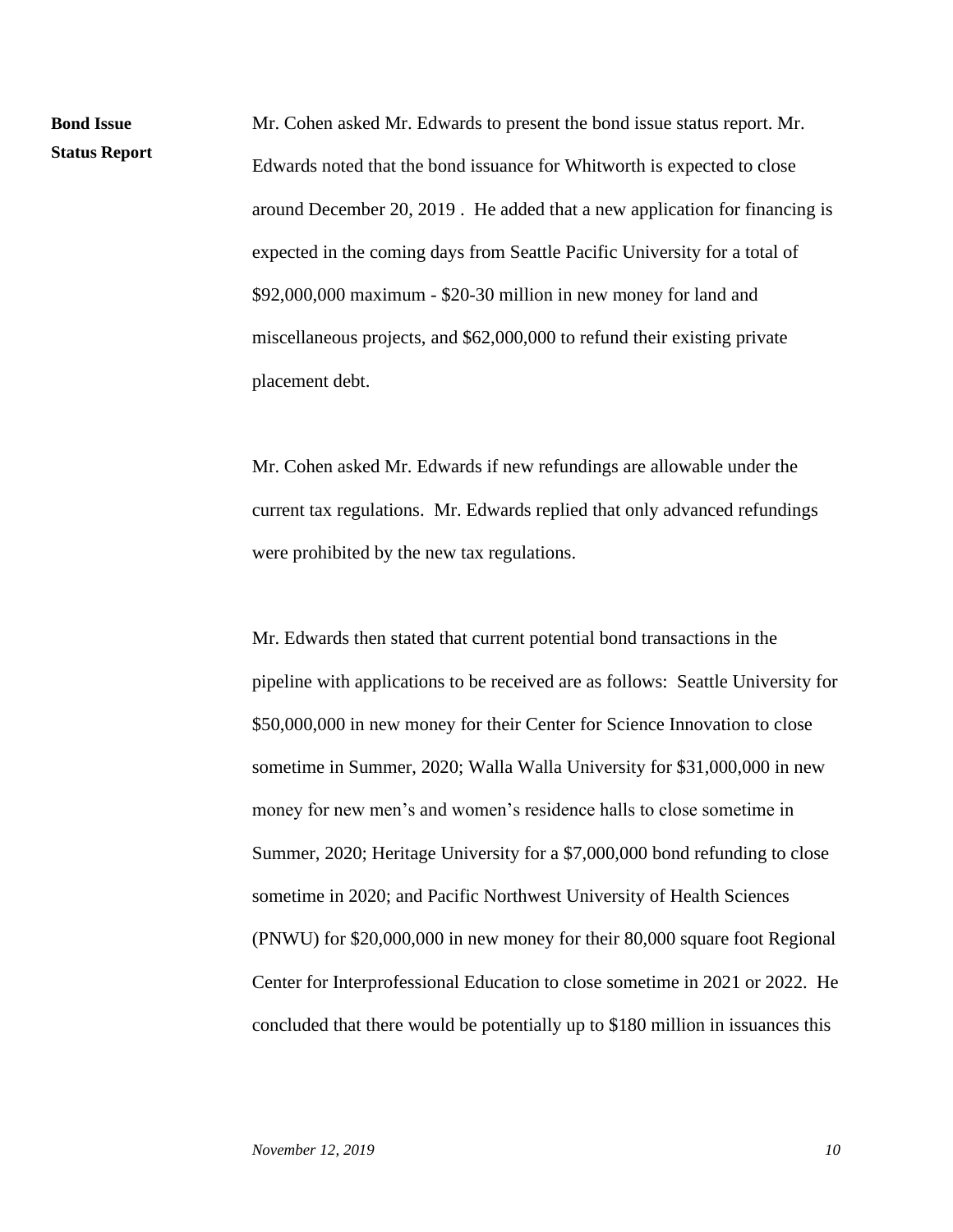fiscal year 2019-2020, and \$20 million potentially issued in fiscal year 2021- 2022.

Mr. Edwards noted that both the University of Puget Sound and Gonzaga University bond issuances that were approved at the previous Authority board meeting on September 17, 2019 have closed successfully, on October 1 and November 1, respectively. He concluded that bond issuances issued for this fiscal year total around \$99,000,000, which is more than three times the fiscal year budget goal. He also mentioned that the UPS present value savings was calculated to be around \$1,300,000, and the Gonzaga preliminary present value savings was calculated to be around \$3,250,000, totaling nearly \$4,500,000 in present value savings.

Mr. Cohen thanked Mr. Edwards for the bond status report.

**Executive Director's Report**

Mr. Cohen then asked Mr. Herman to present the Executive Director's report. Mr. Herman stated that an announcement could occur as soon as November 20, 2019 regarding the name of his successor, the next Executive Director of

the Authority (along with the Washington State Housing Finance Commission and the Tobacco Settlement Authority). He added that he will be retiring as Executive Director sometime in mid to late December.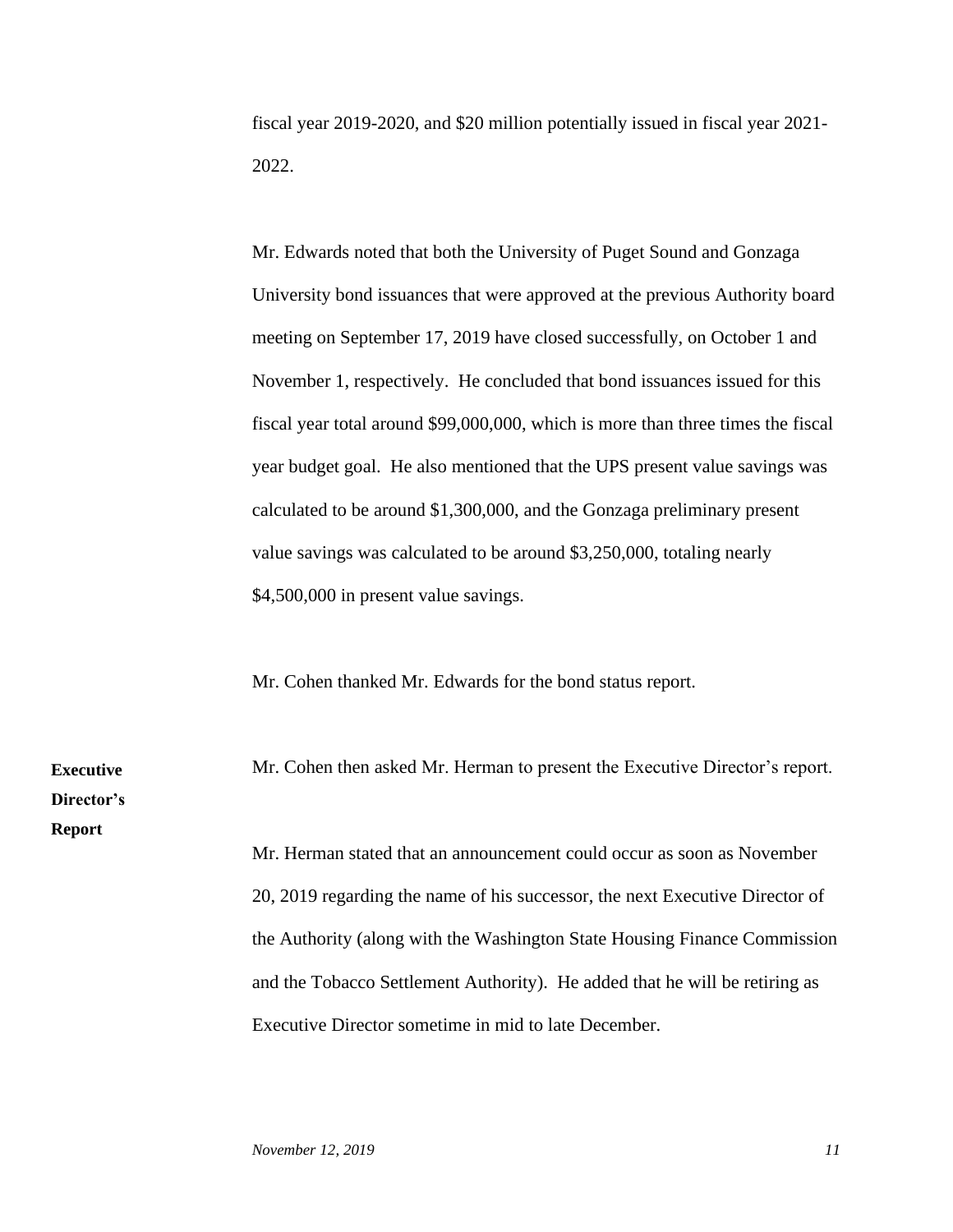Mr. Herman then stated that he was the recent recipient of the 2020 Independent Colleges of Washington's (ICW) Stanley O. McNaughton Leadership Award, named after the founding director of ICW. He stated further that he attended a breakfast in Walla Walla to accept the award on October 29, 2019. He also mentioned that the Authority has done a total of \$2.3 billion in bond issuances (of which \$2.0 billion in issuances has occurred since the Housing Finance Commission took on the administration of the Authority in 1994) to date for the ten ICW-affiliated colleges and universities: Gonzaga University, Heritage University, Pacific Lutheran University, Saint Martin's University, Seattle Pacific University, Seattle University, University of Puget Sound, Walla Walla University, Whitman College, and Whitworth University. He mentioned further that the Authority has saved member colleges and universities a total of \$24,000,000 in interest within this timeframe, which does not include six years' worth of Authority fee waivers for member colleges and universities.

Mr. Herman stated that the NAHEFFA Fall Conference was held in Portland, Maine in late September. Board member and Chair, Mr. Cohen, and Authority staff Ms. Johnson and Mr. Edwards attended. He added that participants commented that it was one of the best meetings held to date. Mr. Cohen concurred, stating that he especially liked networking with the other agencies' board members and staff from across the country.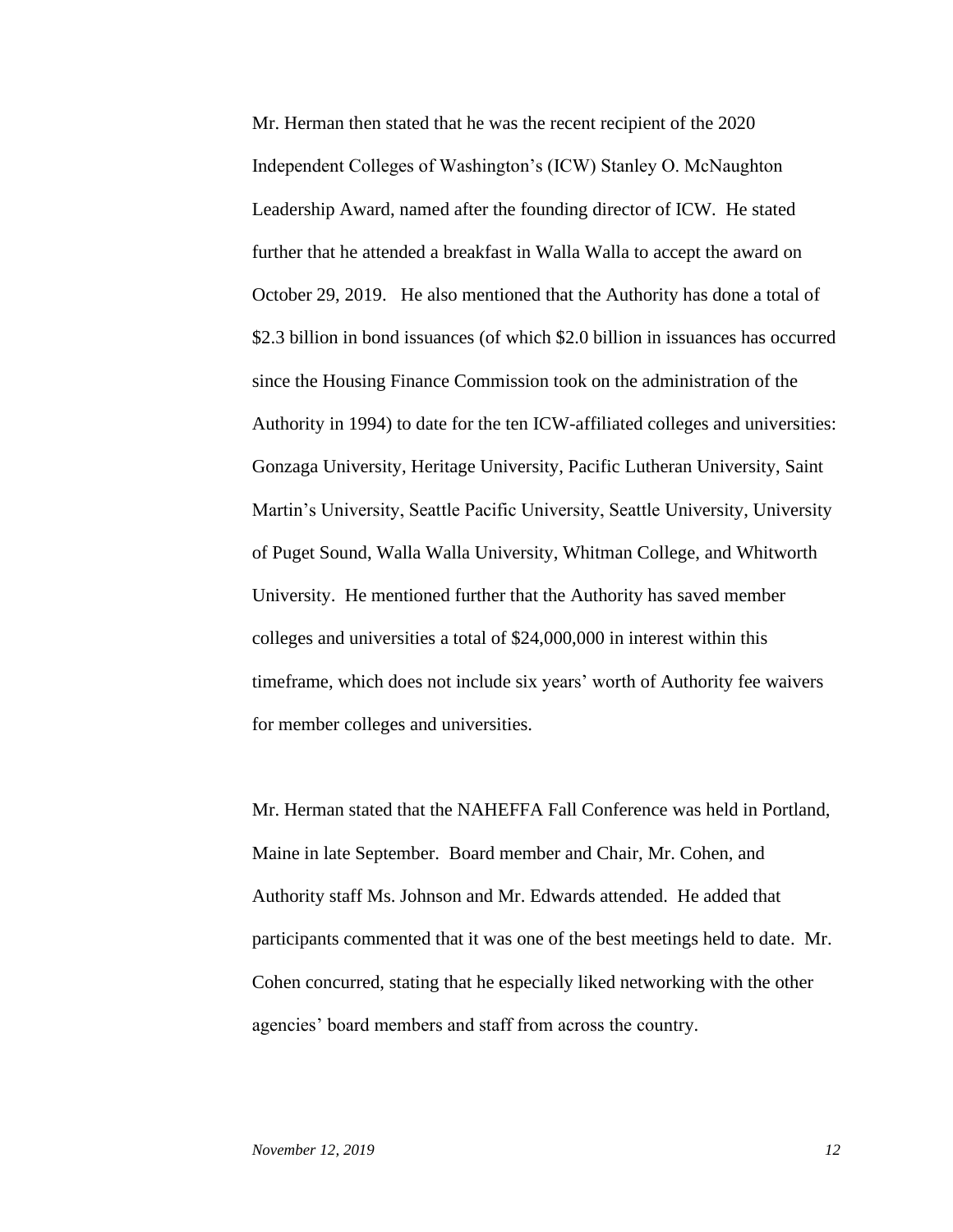Mr. Herman added that the next NAHEFFA Spring Conference is April 28- 29, 2020 in Charleston, South Carolina, and if any board members are interested in attending, to inquire with Ms. Johnson.

Mr. Herman stated that Mr. Edwards and Ms. Johnson both attended a Washington Health Care Facilities Authority Borrower's Education Forum in Seattle the previous week. He added that Ms. Donna Murr, the Health Care Facilities Authority's Executive Director and her staff, had put on a great and well attended day-long conference.

Mr. Herman gave a summary of relevant articles available in the board meeting packet and as handouts.

First, Mr. Herman first summarized a letter from George K. Baum that showed the final present value savings from the University of Puget Sound bond transaction that closed on October 1, 2019 was around \$1.3 million.

Mr. Herman then referred to the Education Dive article shared by Dr. Sharratt regarding colleges issuing 100-year debt ("century bonds"), as was mentioned in the market report by Ms. Bergman earlier in the meeting.

Mr. Herman referenced a Route Fifty article titled "The States Where Public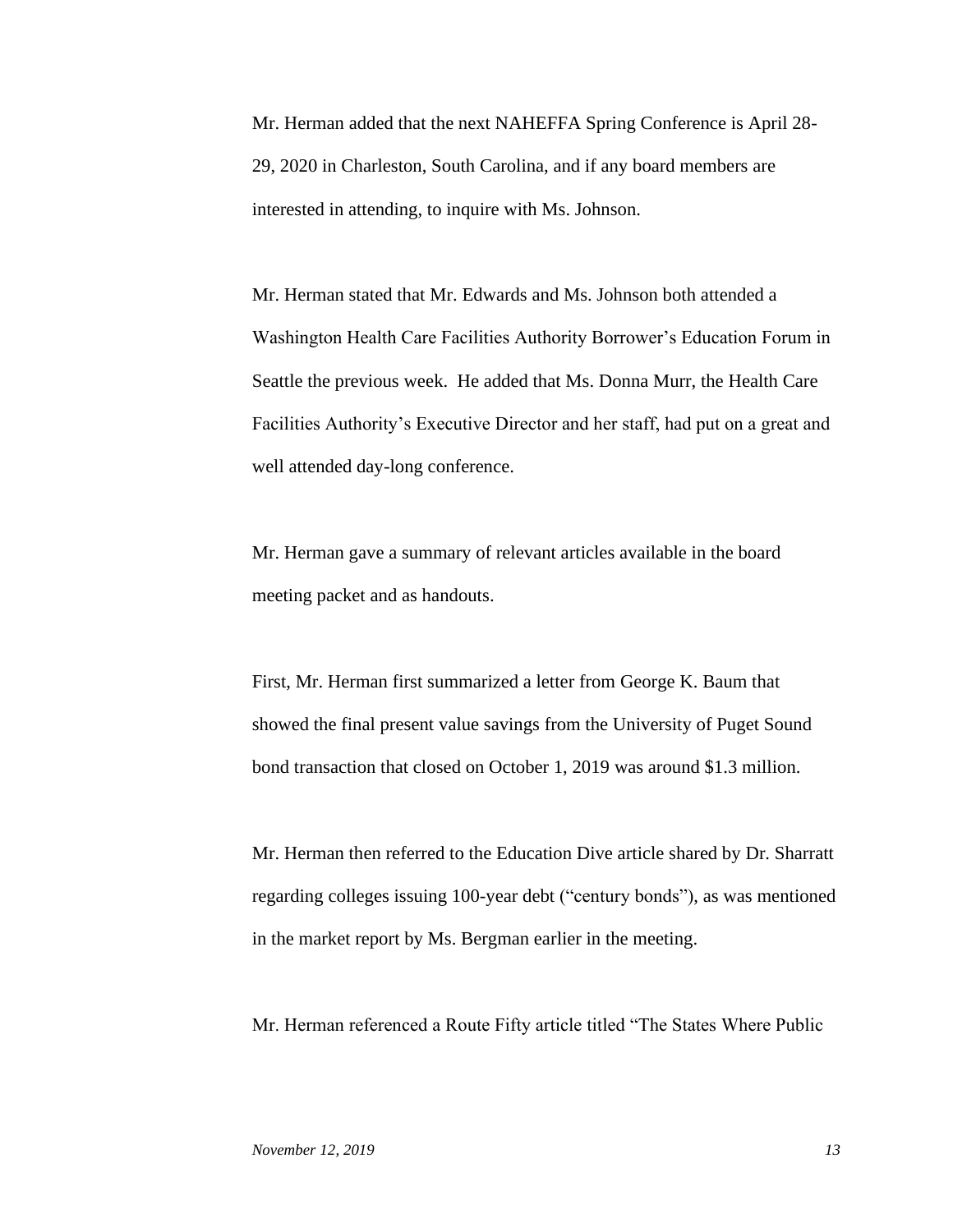University Tuition Rates Rose the Most after Big Budget Cuts." He added that Washington was not at the top of the list.

Mr. Herman then mentioned that PFM Advisors, the Authority's financial advisor, was rated the top financial advisor in the country, as mentioned in The Bond Buyer article dated October 7, 2019.

Mr. Herman then referenced a press release dated September 27, 2019 from Gonzaga University announcing the groundbreaking for their new Integrated Sciences and Engineering (ISE) Facility. Bonds to finance this project were approved at the September 2019 Authority board meeting. As mentioned previously, the bonds closed on November 1, 2019.

Mr. Herman also mentioned miscellaneous articles: Bond Buyer articles "Why the Explosive Growth of Taxable Muni Could Be Sustainable" and "How Impeachment Proceedings May Affect the Muni Market;" a Bloomberg article on "Muni Bonds Contain Fine Print: Beware of Climate Change;" and The Chronicle of Higher Education article "The Enrollment Crash Goes Deeper Than Demographics."

Mr. Herman added that the next meetings are scheduled for February 6 and May 7, 2020. However, given the news that Seattle Pacific University will be